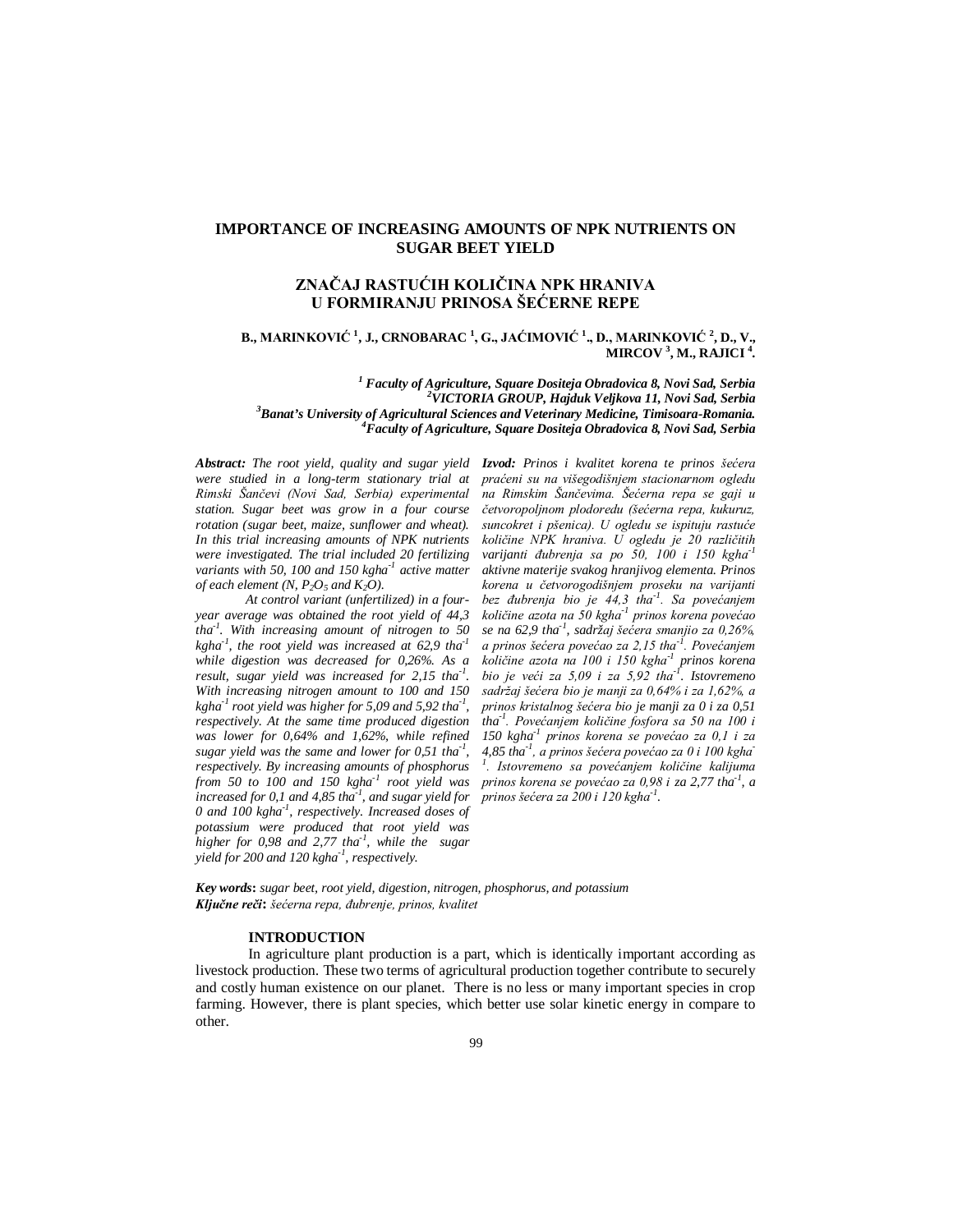Beyond all question, sugar beet is a crop that great amount of sunny energy turn into energy of organic matter. Thousand kilogram of sugar from sugar beet have energetic value of 17 165,9 KJ. By-product (sugar beet tops and leaves, cuttings and molasses) by root yield of 10t have energetic value like 102,6 kg of maize grain in a meat production. In order that sugar beet is able to transform a big sunny energy in organic matter, they must to have optimally growing conditions. Because of that - sugar beet often called "Queen of fields".

The goal of this paper work is that, basically on results from long-term stationary trial, indicate on optimally fertilizing level with NPK nutrients.

### **MATERIALS AND METHOD**

In a long-term trial which was established in 1964 year, on calcareous chernozem soil type, we are investigated influence of different doses of NPK nutrients on sugar beet root yield and quality. The trial was carried out as a randomized block design, in which sugar beet was growing in a four-course rotation (sugar beet, maize, sunflower and wheat). In this trial increasing amounts of NPK nutrients were investigated. The trial includes 20 fertilizing variants with 50, 100 and 150 kgha<sup>-1</sup> active matter of N, P and K.

The trial has 20 fertilizing variants (experimental plots). Among them, three variants are single (N, P and K), three are double combinations (NP, NK, PK) and 13 variants are with different combinations of NPK nutrient amounts.

Total amounts of P and K and  $\frac{1}{2}$  of N were applied in autumn before deep plugging. Remaining amount of nitrogen was applied before sowing. Object of these investigations was variety Sara, selected in Institute of field and vegetable crops in Novi Sad, Serbia. In this paper we will present results obtained in period 2001 to 2004 year. Sowing was carried out in optimal sowing date. All agricultural operations during vegetative period were applied beforehand. At the end of vegetative period (in October) it was pulled root, measured yield, and determined technological quality, sugar utilization and sugar yield. Obtained results were processed by analysis of variance of factorial trial.

### **RESULTS AND DISCUSSION**

Root yield (tha<sup>-1</sup>), digestion  $(\%)$ , sugar utilization  $(\%)$  and sugar yield (tha<sup>-1</sup>) are shown in Table 1. Average (four years) root yield at control variant, without fertilization was 44,33 tha<sup>-1</sup>. That is significantly smaller yield referring to the yield accomplished with variants where nutrition element were supplied. Root yield at NP variant was smaller only referring to the variants  $N_{100}P_{50}K_{50}$ ,  $N_{150}P_{100}K_{150}$  and  $N_{150}P_{150}K_{150}$ , and sugar yield was referring to the variant  $N_{100}P_{50}K_{50}$ . In relation to the rest of the variants the differences were not significantly significant. With the nitrogen amounts increasing from 50 to  $100 \text{ kgha}^{-1}$  yields increased as well, but increasing from  $150 \text{ kgha}^{-1}$  didn't influence at yield. The highest yield at  $50 \text{ kgNha}^{-1}$ , was accomplished at variant  $N_{50}P_{100}K_{50}$ . With the usage of 100 kg Nha<sup>-1</sup> the highest yield was at the variant with 50 kg ha<sup>-1</sup> of phosphorus and potassium nutrition elements, and the differences weren't statistically significant. Yield at variants with 150 kgNha<sup>-1</sup> fluctuated. With the increasing of phosphorus amounts yield increased, but if we increased the amounts of potassium at the same time, yield decreased (for  $1,68$  and  $2,25$  tha<sup>-1</sup>). In average, with the increasing phosphorus amounts yield increased for  $0,10$  and for  $3,85$  tha<sup>-1</sup>. With the increasing potassium amounts from 50 to 100 and 150 kgha<sup>-1</sup> the yield increased for 0,98 and 2,77 tha<sup>-1</sup>. The stated differences weren't statistically significant.

The highest digestion and utilize was at single variants P and K, at PK variant and at control variant (without fertilization). With the increasing nitrogen amounts from 50 to 100 and 150 kgha<sup>-1</sup> digestions decreased (0,64 and 0,74%,). The same thing happened with the sugar utilize  $(1,16 \text{ and } 0,69\%)$ . With the applying of 50 kgNha<sup>-1</sup> nitrogen amounts with 50 or 100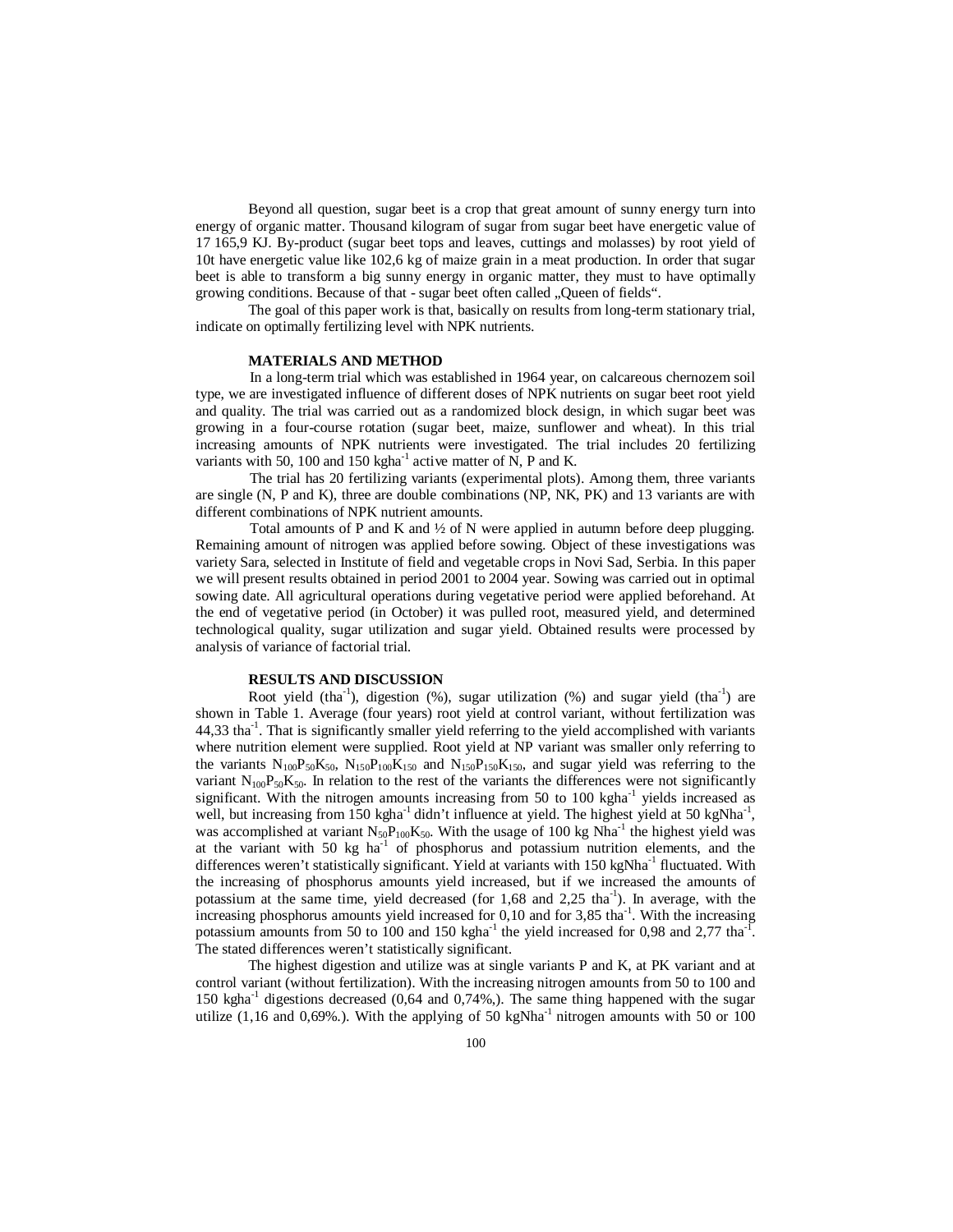kgha<sup>-1</sup> of potassium, the digestion didn't change, but the sugar utilization slightly increased (0,05%). At the same nitrogen level, when we increased the amounts of potassium from 50 to  $100 \text{ kgha}^{-1}$  the digestion was smaller for 0,62%, and sugar utilization for 0,12%. With the amount of 100 kgha<sup>-1</sup> of nitrogen, significant sugar decreasing was at variant  $N_{100}P_{150}K_{150}$  (that decreasing was smaller referring to the variants with potassium applying). Similar or even the same annotation can be noted at sugar utilization as well). At the variants with 150 kgNha<sup>-1</sup> digestion and utilize were the smallest. In average, with phosphorus amounts increasing from 50 to 100 and 150 kgha<sup>-1</sup> the digestion was smaller for  $0,10$  and  $0,38%$ , and sugar utilize for a  $0,10$  and  $0,53\%$ . The differences between 50 and 150 kgha<sup>-1</sup> in both cases was significant. The highest digestion and highest utilization was et variant 50 kgha<sup>-1</sup> of potassium. With the potassium increasing (100 and 150 kg) the decreasing of sugar 0,35 and 0,47%.

The average sugar yield  $6,63$  tha<sup>-1</sup>, at control variant, and at variant NP was  $8,78$  tha<sup>-1</sup>. At the low level of nitrogen applying  $(50 \text{ kgha}^{-1})$  the sugar yield slightly increased with the 100 kgha<sup>-1</sup> of P and K nutrition applying (for 0,40 and 0,42 tha<sup>-1</sup>). With 100 kg Nha<sup>-1</sup> and with P and K nutrition amounts increasing the sugar yield decreased for 140 - 560 kgha<sup>-1</sup>. Fertilization with 150 kg Nha<sup>-1</sup> contributed to yield decreasing. Increasing the potassium amounts influenced at yield decreasing for a  $270$  and  $420$  kg ha<sup>-1</sup>. All the stated differences weren't statistically significant.

|--|--|

| Varijanta đubrenja<br>Dressing variant     |       | Prinos korena (t/ha)<br>Root yield (t/ha) | Digestija $(\%)$<br>Digestion $(%)$ | % iskorišćenja<br>Sugar use (%) | Kristalni šećer (t/ha)<br>Consumable sugar<br>(t/ha) |
|--------------------------------------------|-------|-------------------------------------------|-------------------------------------|---------------------------------|------------------------------------------------------|
| Ø                                          |       | 44.33                                     | 16.02                               | 13.43                           | 6.63                                                 |
| $N_{100}$                                  |       | 55.57                                     | 14.73                               | 11.97                           | 7.40                                                 |
| $\mathbf{P}_{1\underline{0}\underline{0}}$ |       | 50.97                                     | 16.24                               | 14.06                           | 7.72                                                 |
| $\mathbf{K}_{100}$                         |       | 47.89                                     | 16.36                               | 14.07                           | 7.23                                                 |
| $N_{100}P_{100}$                           |       | 65.15                                     | 14.76                               | 12.29                           | 8.78                                                 |
| $N_{100}K_{100}$                           |       | 55.94                                     | 14.92                               | 11.69                           | 7.54                                                 |
| $P_{100}K_{100}$                           |       | 54.37                                     | 16.37                               | 13.68                           | 8.19                                                 |
| $N_{50}P_{50}K_{50}$                       |       | 61.37                                     | 15.37                               | 13.47                           | 9.04                                                 |
| $N_{50}P_{100}K_{50}$                      |       | 63.79                                     | 15.97                               | 13.52                           | 9.40                                                 |
| $N_{50}P_{100}K_{100}$                     |       | 63.70                                     | 15.35                               | 13.35                           | 9.42                                                 |
| $N_{100}P_{50}K_{50}$                      |       | 70.25                                     | 15.16                               | 12.52                           | 9.58                                                 |
| $N_{100}P_{100}K_{50}$                     |       | 66.48                                     | 15.07                               | 12.11                           | 9.02                                                 |
| $N_{100}P_{100}K_{100}$                    |       | 66.73                                     | 15.23                               | 12.10                           | 9.16                                                 |
| $N_{100}P_{150}K_{50}$                     |       | 68.42                                     | 15.23                               | 12.64                           | 9.45                                                 |
| $N_{100}P_{150}P_{150}$                    |       | 68.34                                     | 14.92                               | 12.07                           | 9.22                                                 |
| $N_{150}P_{50}K_{50}$                      |       | 66.26                                     | 14.44                               | 11.52                           | 8.57                                                 |
| $N_{150}P_{100}K_{50}$                     |       | 68.66                                     | 11.97                               | 11.73                           | 8.81                                                 |
| $N_{150}P_{100}K_{100}$                    |       | 66.98                                     | 14.43                               | 11.60                           | 8.54                                                 |
| $N_{150}P_{150}K_{100}$                    |       | 72.36                                     | 14.36                               | 11.69                           | 9.20                                                 |
| $N_{150}P_{150}K_{150}$                    |       | 70.11                                     | 14.31                               | 11.48                           | 8.78                                                 |
| <b>LSD</b>                                 | $1\%$ | 15.08                                     | 0.41                                | 0.58                            | 0.91                                                 |
|                                            | 5%    | 4.48                                      | 0.30                                | 0.43                            | 0.68                                                 |

Prinos korena i šećera (tha<sup>-1</sup>), sorta Sara - Root and Sugar Yield (tha<sup>-1</sup>), Variety Sara

With the nitrogen amounts increasing the yield was smaller for  $0 - 410$  kgha<sup>-1</sup>. With the phosphorus amounts increasing for 0 -100 kgha<sup>-1</sup> and with the potassium for a  $0 - 80$  kgha<sup>-1</sup>. The stated differences weren't statistically significant.

The yield height is dependent from the production factor, which is in minimum. Among equally important production factors, mineral nutrition has the dominant place.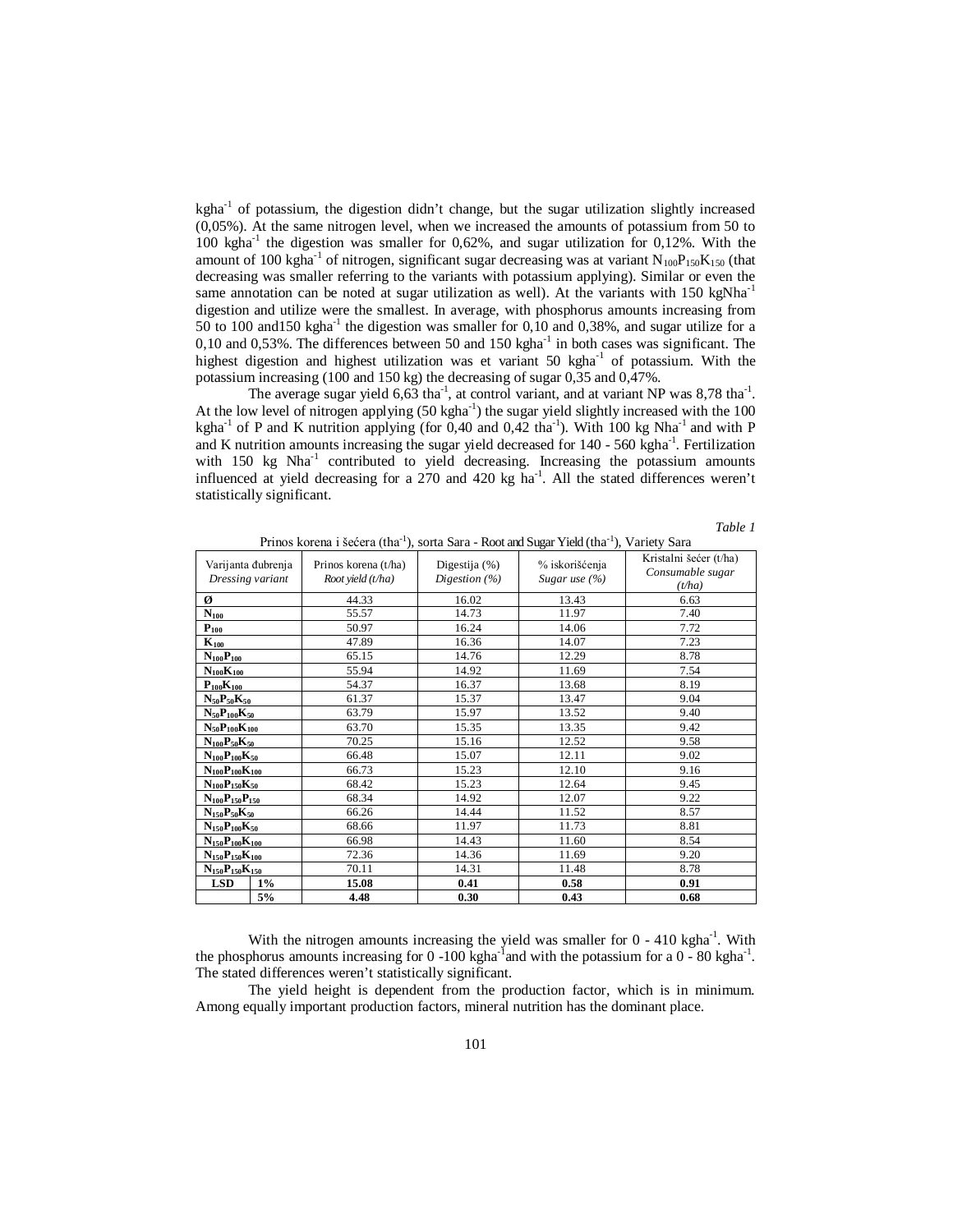Balanced and optimal mineral nutrition can assure optimal yield and good quality, as well as the good yield. According to ours researches the root yield increasing was significant up to 100 kgNha<sup>-1</sup>. The next nitrogen amount increasing wasn't affected the root yield, which was agreeable with the results of MILOŠEVIĆ AND STEFANOVIĆ (1984), MARINKOVIĆ ET AL. (1998, 2007), JAĆIMOVIĆ ET AL. (2006), and not agree with the results of SARIĆ AND JOCIĆ (1977), STANAĆEV (1983), MARINKOVIĆ ET AL. (2007) which were stated that the yield increased even with the increased amount of nitrogen  $(100 \text{ kgha}^{-1})$ . Also the results didn't match with the results accomplished by JAĆIMOVIĆ ET AL. (2007). They are stating that the yield of above ground parts is increasing up to  $150 \text{ kg} \text{N} \text{h} \text{a}^{-1}$ .

With the nitrogen amounts increasing, the digestion decreased for 0,79 and 2,07%. The similar results gain STANAĆEV AND PAVLOVIĆ (1981), MARINKOVIĆ ET AL. (2006), ŠOLTYSOVA (2003). With the increasing of the phosphorus amounts, the digestion decreased for 0,10 and 0,48%, and with the increasing of the potassium amounts, the digestion decreased for a 0,35 and 0,57%. Similar or the same results are present at the sugar utilization. With the increasing of the phosphorus amounts, sugar utilization decreased for 1,16 and 1,85%. With the applying of the larger amounts of phosphorus mineral nutrition, the decreasing was 0,10 and 0,53% and with potassium for 0,31 and 0,72%. Our results were similar with the results of many authors, which stated the decreasing of the sugar quality for 0,33% Šoltysova (2003), DRAYCOTT ET AL. (1974), FROSTGARD (1989), CAMPBELL (2002) etc. A large number of native authors claimed that the increasing of NPK nutrition elements (over  $100 \text{ kgha}^{-1}$ ), influenced at quality decreasing: SARIĆ AND JOCIĆ (1977), STANAĆEV (1983), NEDIĆ ET AL. (1990, 2003), MARINKOVIĆ ET AL (2003, 2004, 2006).

The sugar yield is depending from the digestion and sugar utilization. In our research, the amounts of refined sugar was decreasing when the NPK amount were higher than 100 kgha<sup>-1</sup>. The accomplished results were similar with the results of JAĆIMOVIĆ (2006), JOCIĆ (1992), MARINKOVIĆ ET AL. (1998 and 2001), although the differences between the amounts of 50 and 100 kgha<sup>-1</sup> NPK nutrition were higher. The stated results are in agreement with the results of ŠOLTYSOVA (2003), COMPBELL (2002) and the other authors.

### **CONCLUSIONS**

Based on the gain results the next conclusions can be made:

Sugar and root yield are dependent from the year of research.

With the nitrogen amounts increasing from  $50$  to  $100$  and  $150$  kgha $^{-1}$  the root yield was higher for 5,09 and 5,92 tha<sup>-1</sup>, and sugar yield smaller for 0 and 510 kgha<sup>-1</sup>.

With the phosphorus amounts increasing from 50 kgha<sup>-1</sup> the root yield was higher for 0,1 and 3,85 tha<sup>-1</sup>, and sugar yield smaller for 0 and 100 kgha<sup>-1</sup>.

With the applying of the larger amounts of potassium -larger from 50 kgha<sup>-1</sup> the root yield was higher for  $0.98$  and  $2.77$  tha<sup>-1</sup>, and sugar yield smaller for 200 kgha<sup>-1</sup> or 80 kgha<sup>-1</sup>.

With the nitrogen amounts increasing from 50 to 100 and 150 kgha<sup>-1</sup> sugar digestion was smaller for 0,64 and 0,74%, and sugar utilization was smaller for 1,16 and 0,69%.

The optimal fertilization variant for the root yield was  $N_{100}P_{50}K_{50}$ .

The optimal fertilization variant for the quality and sugar yield was  $N_{50}P_{50}K_{50}$ .

The proper fertilization reference can be given only based on the soil fertility. We must save the soil for the next generation that will come.

## **LITERATURE**

1. CAMPBELL, L., G., "*Sugar beet quality improvement*" Journal of Crop Production, Vol. 5, No. 1/2,2002 pg. 395-413.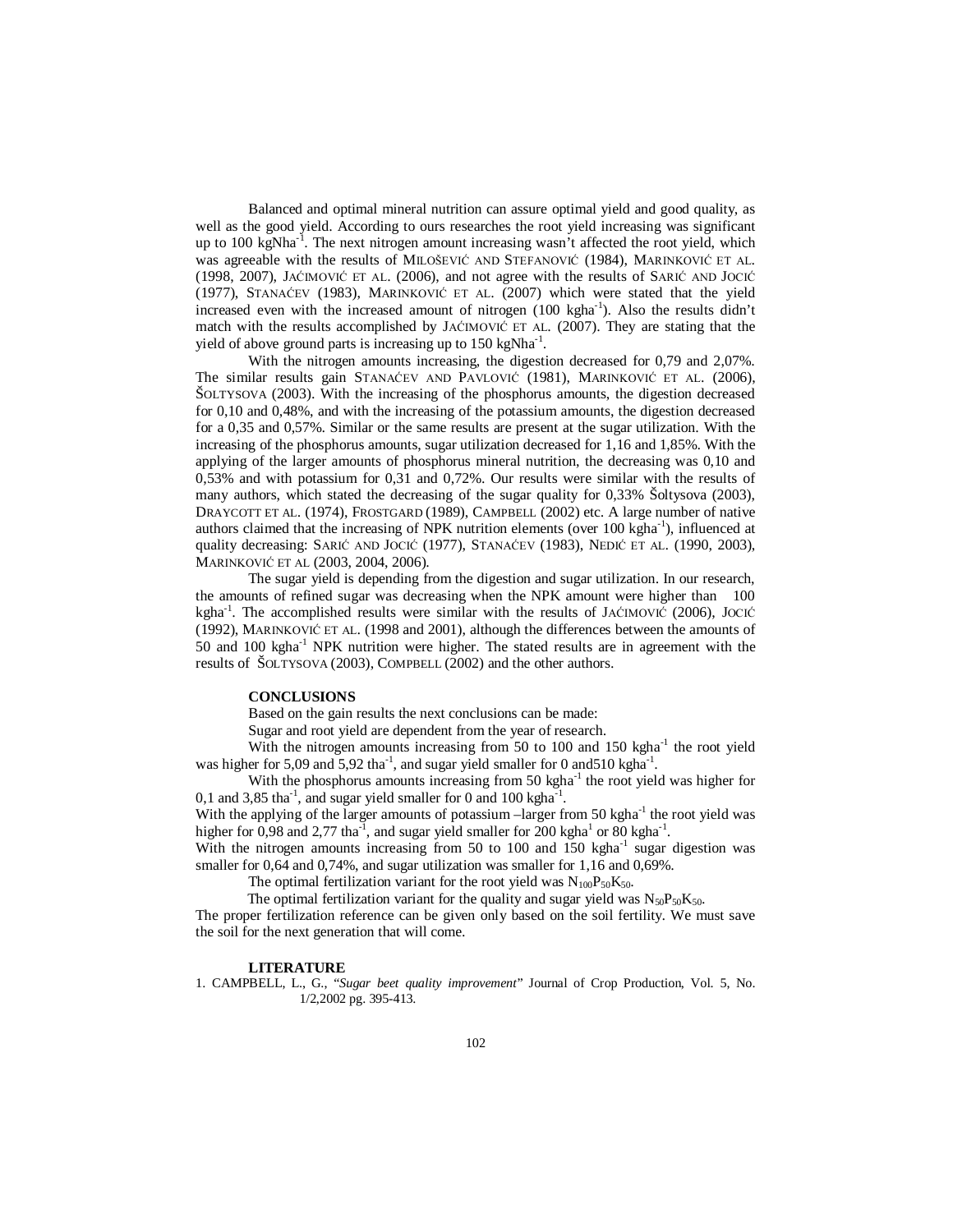- 2. DRAYCOTT, A. P., DURANT, M. J., LAST, P. Z., **"***Effect of Fertilizers on Sugar Beet Quality*", International Sugar Journal, 76, London, 1974, pg 335-338.
- 3. JOCIĆ, B.," *Long-term researches of mineral nutrition influence at sugar beet*", Book of proceedings, Institute for Field and Vegetable Crops, vol. 20, 1992, p. 139-151.
- 4. KARADŽIĆ, V., GRBIĆ, J., ĐURA, J., " *Rating of the sugar beet quality based on the results gained with automatic sugar-analytic lines*", Food industry, vol. 1, br. 3-4,1990 str. 59-64.
- 5. MARINKOVIĆ B., CRNOBARAC J., JAĆIMOVIĆ G., "*Sugar beet fertilization with the nitrogen, phosphorus and potassium in function of the yield and quality*", Book of proceedings, Institute for Field and Vegetable Crops, Novi Sad, Book 40, 2004, p. 373-378.
- 6. MARINKOVIĆ, B., STARČEVIĆ, LJ., CRNOBARAC, J., JAĆIMOVIĆ, G., JANKOVIĆ SNEŽANA, LATKOVIĆ DRAGANA*," The yield and quality of sugar beet root depending on the quantity and the position of easily approachable N. Practical Solutions for Managing Optimum C and N Content in Agricultural Soils"*, 2003, II International Workshop, Czech University of Agriculture, Prague, Czech Republic, pg. 138-143.
- 7. MARINKOVIĆ B., CRNOBARAC J., JAĆIMOVIĆ G., LATKOVIĆ DRAGANA, TYR Š., MIRCOV V. D., FLORIN I*." The influence of some practical measures at quantitative properties of sugar beet in long-term trials and production*", Book of proceedings, Institute for Field and Vegetable Crops, Book 43. 2007, p. 169-182
- 8. MARINKOVIĆ,B., STARČEVIĆ,LJ., CRNOBARAC,J., "*Korekcija optimalne gustine setve u zavisnosti od ekoloških uslova"* Savremena poljoprivreda broj 11-12, 1989, str.551- 558, R-71 (1,5).
- 9. MARINKOVIĆ,B., BALEŠEVIĆ SVETLANA, HADŽIĆ,V., NIKOLIĆ,R., ĐUKIĆ,D., "*Uticaj sabijenosti zemljišta na prinos ratarskih biljaka"* Monografija: Uticaj sabijanja zemljišta na prinos poljoprivrednih kultura,IV, str. 47-63, Institut za poljoprivrednu tehniku i Institut za ratarstvo ipovrtarstvo, 1993, Novi Sad, R-13 (3)
- 10. MARINKOVIĆ,B., HADŽIĆ,V., GOVEDARICA,M., MILOŠEVIĆ NADA, JARAK MIRJANA, NIKOLIĆ,R., ĐUKIĆ,D., KUNC,V., BALEŠEVIĆ SVETLANA: *"Uticaj sabijanja zemljišta na prinos poljoprivrednih kultura."* Naučni skup: Problemi sabijanja zemljišta, Novi Sad-Bečej, juni 1993. R-72 (1,5)
- 11. MARINKOVIĆ,B., STARČEVIĆ,LJ., CRNOBARAC,J., BALEŠEVIĆ SVETLANA, LATKOVIĆ DRAGANA *" Uticaj zaoravanja žetvenih ostataka na premeštanje mineralnog azota u dublje slojeve zemljišta".* Zbornik radova međunarodnog naučnog skupa Zaštita životne sredine i poljoprivreda,EKO-93, broj 6, str.266-267 EKO-93, Novi Sad, 1993. R-54 (1,0)
- 12. MARINKOVIĆ,B., ĆIROVIĆ,M., KOVAČEV,L., CRNOBARAC,J., RAJIĆ,M., BALEŠEVIĆ SVETLANA, HADŽIĆ,V., NIKOLIČ,R., ERIĆ,P., ŠKRBIĆ KATICA, *"Privredni značaj i tehnologija proizvodnje šećerne repe". Monografija "Mehanizovana proizvodnja šećerne repe",* Poljoprivredni fakultet, Institut za poljoprivrednu tehniku,1996,Novi Sad, str.1-31. R-23 (2)
- 13. MARINKOVIĆ,B., HADŽIĆ,V., GOVEDARICA,M., CRNOBARAC,J., JARAK MIRJANA, BALEŠEVIĆ SVETLANA, VASIN,J., BELIČ,M., MILOŠEVIĆ NADA, *"Uticaj sabijenosti zemljišta na promene njegovih fizičkih osobina i prinos šećerne repe. Savremena poljoprivredna tehnika"*, Cont.Agr.Engng Vol.22, No.7, p.405-413, 1996, Novi Sad, R-23 (2)
- 14. MARINKOVIĆ,B., STARČEVIĆ,LJ., CRNOBARAC,J., SVETLANA BALEŠEVIĆ, "*Prilagođavanje đubrenja i gustine useva nepovoljnim vremenskim uslovima. Zbornik radova naučnog skupa .Suša i biljna proizvodnja"* Organizator skupa Institut Srbija, Lepenski Vir 1996", str.186, 1997, R-72 (0,5)
- 15. MARINKOVIĆ,B., CRNOBARAC,J., BALEŠEVIĆ SVETLANA, RAJIĆ,M., *"Prilagođavanje tehnologije proizvodnje šećerne repe planiranom prinosu i agroekološkim uslovima..Zbornik radova"* Instituta za ratarstvo i povrtarstvo Novi Sad, sv.29, 1997, p.463-473, R-62 (1,5)
- 16. MARINKOVIĆ,B., CRNOBARAC,J., RAJIĆ,M., *" Sugar beet fertilization with NPK in function of root*  and sugar yield". Proceedings of 5<sup>th</sup> Congress European Society for Agronomy Vol.I, 1998, p 299/300., Nitra The Slovak Republic. R-54 (1)